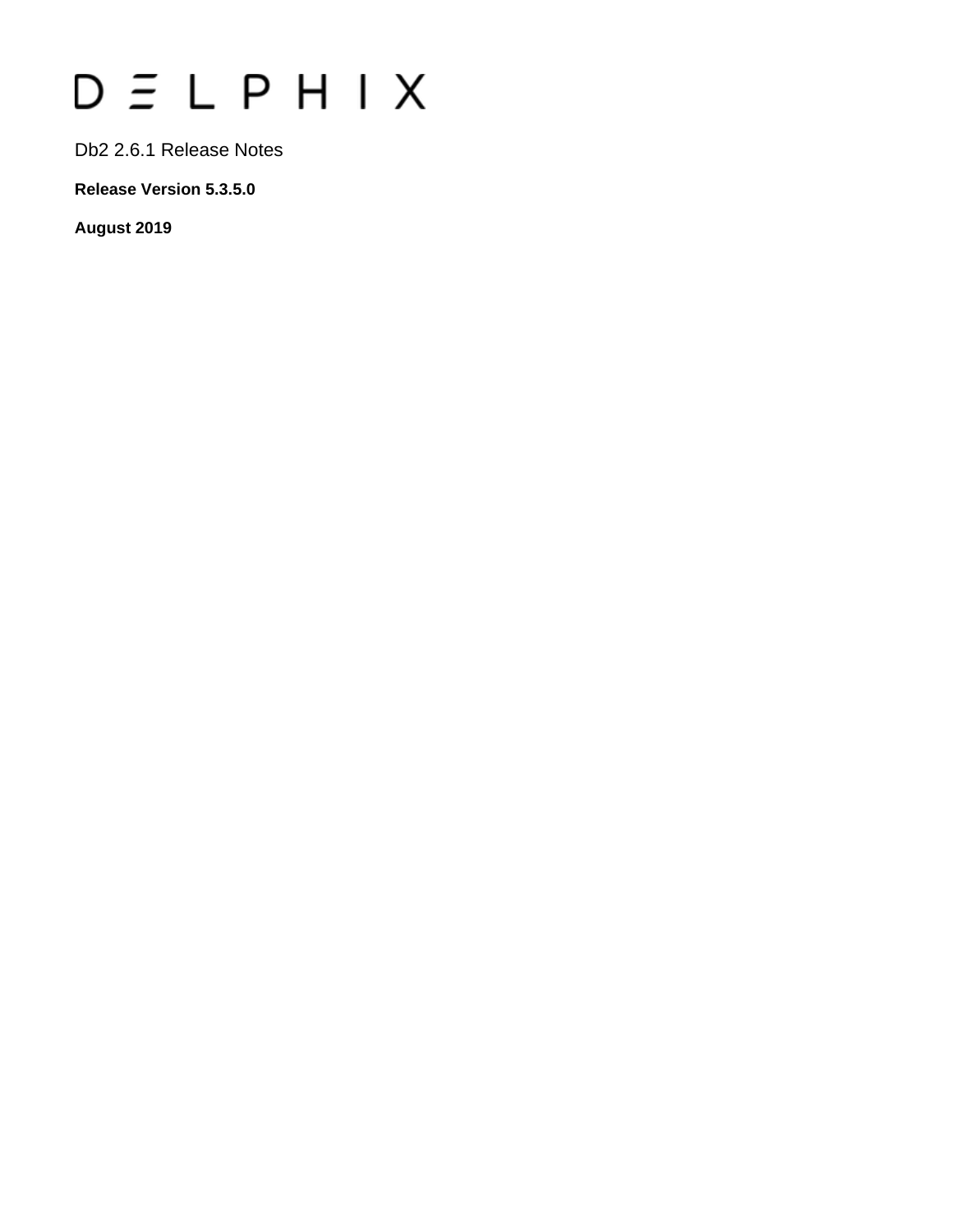Db2 2.6.1 Release Notes You can find the most up-to-date technical documentation at: [docs.delphix.com](http://docs.delphix.com) The Delphix Web site also provides the latest product updates. If you have comments about this documentation, submit your feedback to: infodev@delphix.com

© 2019 Delphix Corp. All rights reserved.

Delphix and the Delphix logo and design are registered trademarks or trademarks of Delphix Corp. in the United States and/or other jurisdictions. All other marks and names mentioned herein may be trademarks of their respective companies.

Delphix Corp. 1400 Seaport Blvd, Suite 200 Redwood City, CA 94063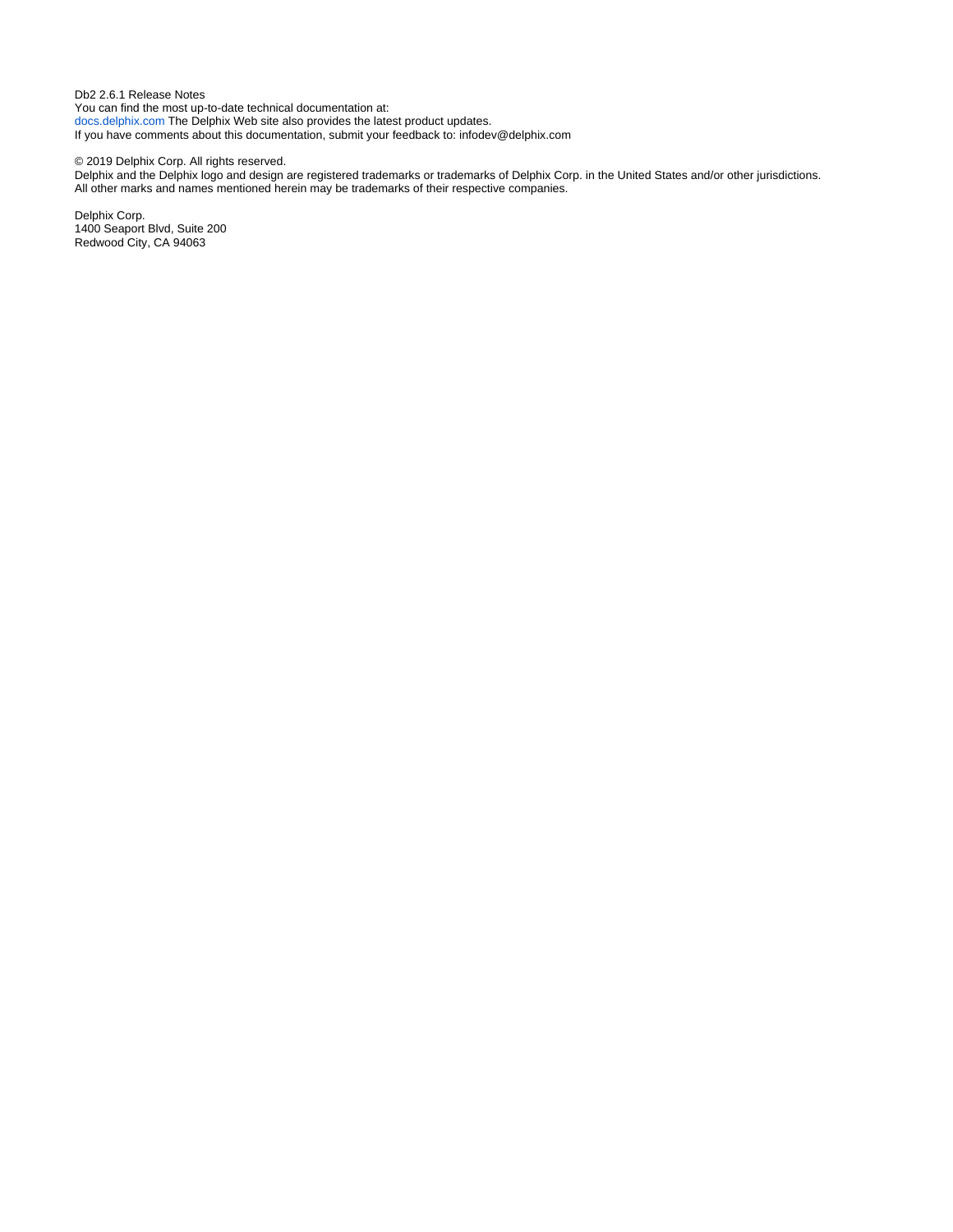# **Db2 2.6.1 Release Notes**

# New Features

Db2 Plugin version 2.6.1 introduces major changes that will improve customers experience and expand functionality.

# Plugin Upgrade Path

Use the table below to determine the most efficient upgrade path from your current version to the latest version of the Db2 Plugin.

| <b>Your Version</b> | Recommended upgrade path to Db2 2.6.1         |
|---------------------|-----------------------------------------------|
| 2.0.1               | Upgrade to 2.1.0, and follow the paths below. |
| 2.1.0               | Upgrade to 2.2.1, and follow the paths below. |
| 2.2.1               | Upgrade to 2.3.0, and follow the paths below. |
| 2.3.0               | Upgrade to 2.4.0, and follow the paths below. |
| 2.4.0               | Upgrade to 2.5.1, and follow the paths below. |
| 2.4.1               |                                               |
| 2.4.2               |                                               |
| 2.5.1               | Upgrade directly to the latest version        |
| 2.6.0               | Upgrade directly to the latest version        |

# Migration and Compatibility

#### **Supported DBMS Versions**

- Db2 Enterprise Server Edition 10.5
- $\bullet$ Db2 Advanced Enterprise Server Edition 10.5
- Db2 Enterprise Server Edition 11.1
- Db2 Advanced Enterprise Server Edition 11.1
- Db2 Developer Edition 11.1 (on RHEL 6.7)

#### **Supported Operating Systems**

- Red Hat Enterprise Linux (RHEL)
	- [ESE and AESE Support](#page-2-1)
- [Supported Db2 Fixpack with Delphix Engine](#page-3-0)
	- Db2 11.1 Fix Packs
		- [Db2 11. Fix Packs Non-HADR Linking](#page-3-2)
		- [Db2 11. Fix Packs HADR Linking](#page-3-3)
		- [Db2 11. Fix Packs Provisioning](#page-3-4)
		- [Db2 10.5 Fix Packs](#page-3-5)
			- [Db2 10.5 Fix Packs NON HADR linking](#page-4-0)
			- [Db2 10.5 Fix Packs HADR Linking](#page-4-1)
			- [Db2 10.5 Fick Packs HADR-NON HADR Provision](#page-4-2)
- [Advanced Interactive eXecutive \(AIX\)](#page-4-3)
- [Plugin/Delphix Engine Compatibility](#page-4-4)

Δ

- 1. ESE: Enterprise Server Edition
- 2. AESE: Advanced Enterprise Server Edition
- 3. As of Delphix Engine 5.1.6 For the supported Db2 versions, Delphix supports the corresponding Db2 Developer edition where the vendor, IBM, supports it
- 4. 64-bit OS support only

<span id="page-2-1"></span><span id="page-2-0"></span>Red Hat Enterprise Linux (RHEL)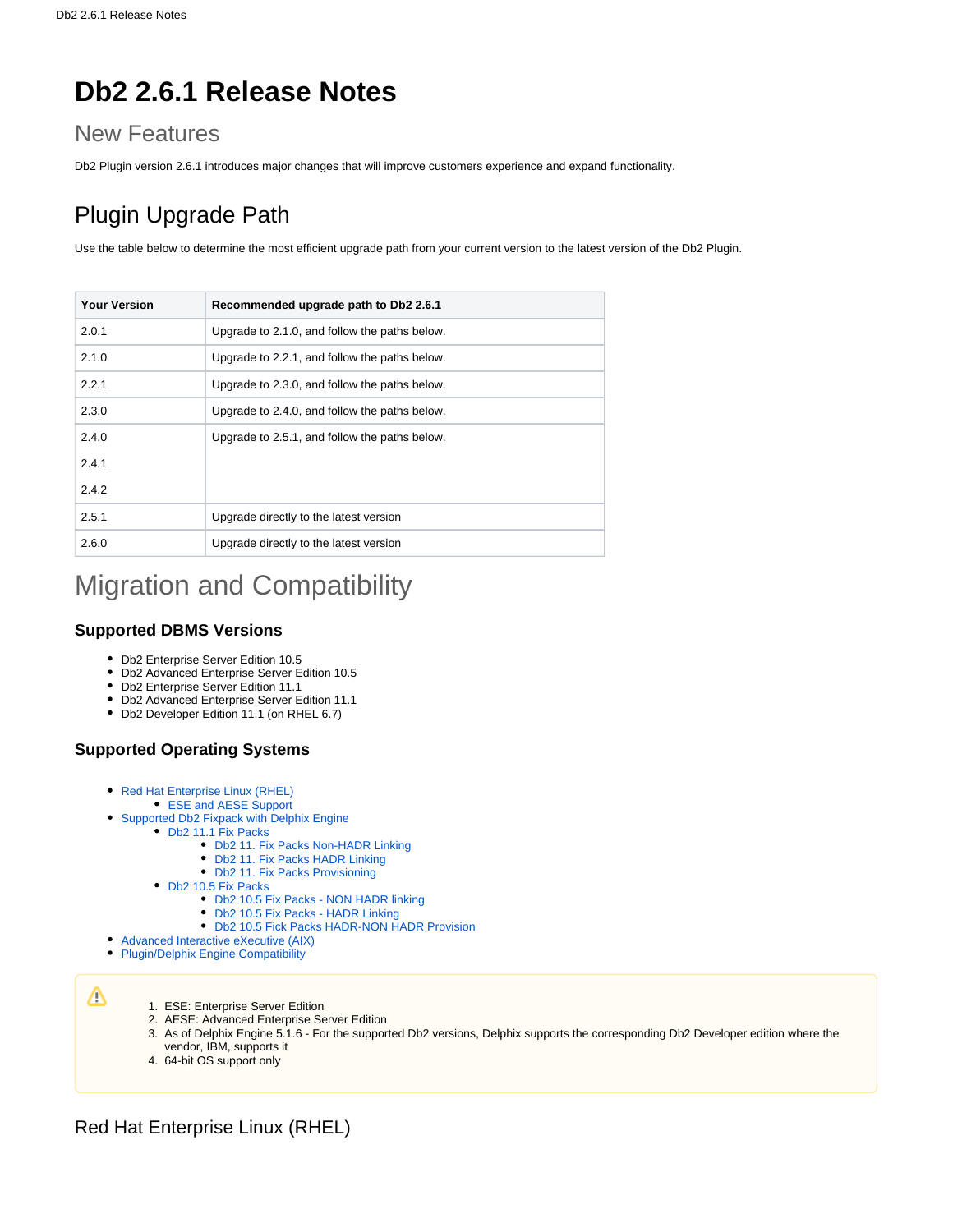#### **ESE and AESE Support**

| <b>Supported DBMS Version</b> |                             | <b>ESE 10.5</b> | <b>AESE 10.5</b> | <b>ESE 11.1</b> | <b>AESE 11.1</b> |  |
|-------------------------------|-----------------------------|-----------------|------------------|-----------------|------------------|--|
|                               | <b>Supported OS Version</b> |                 |                  |                 |                  |  |
|                               | RHEL <sub>6.0</sub>         | Not Supported   | Not Supported    | Not Supported   | Not Supported    |  |
|                               | RHEL <sub>6.1</sub>         | Not Supported   | Not Supported    | Not Supported   | Not Supported    |  |
|                               | RHEL <sub>6.2</sub>         | Not Supported   | Not Supported    | Not Supported   | Not Supported    |  |
|                               | RHEL <sub>6.3</sub>         | Not Supported   | Not Supported    | Not Supported   | Not Supported    |  |
|                               | RHEL <sub>6.4</sub>         | Supported       | Supported        | Not Supported   | Not Supported    |  |
|                               | RHEL <sub>6.5</sub>         | Supported       | Supported        | Not Supported   | Not Supported    |  |
|                               | RHEL <sub>6.6</sub>         | Supported       | Supported        | Not Supported   | Not Supported    |  |
|                               | RHEL <sub>6.7</sub>         | Supported       | Supported        | Supported       | Supported        |  |
|                               | RHEL <sub>6.8</sub>         | Supported       | Supported        | Supported       | Supported        |  |
|                               | RHEL <sub>6.9</sub>         | Supported       | Supported        | Supported       | Supported        |  |
|                               | <b>RHEL 7.0</b>             | Supported       | Supported        | Supported       | Supported        |  |
|                               | RHEL 7.1                    | Supported       | Supported        | Supported       | Supported        |  |
|                               | <b>RHEL 7.2</b>             | Supported       | Supported        | Supported       | Supported        |  |
|                               | RHEL 7.3                    | Supported       | Supported        | Supported       | Supported        |  |
|                               | RHEL 7.4                    | Supported       | Supported        | Supported       | Supported        |  |
|                               | <b>RHEL 7.5</b>             | Supported       | Supported        | Supported       | Supported        |  |
|                               | <b>RHEL 7.6</b>             | Supported       | Supported        | Supported       | Supported        |  |

# <span id="page-3-0"></span>Supported Db2 Fixpack with Delphix Engine

#### <span id="page-3-1"></span>**Db2 11.1 Fix Packs**

#### <span id="page-3-2"></span>**Db2 11. Fix Packs Non-HADR Linking**

| Source   | <b>Staging</b> |           |           |  |  |  |  |  |  |
|----------|----------------|-----------|-----------|--|--|--|--|--|--|
|          | 11.1.1.1       | 11.1.2.2  | 11.1.3.3  |  |  |  |  |  |  |
| 11.1.1.1 | Supported      | Supported | Supported |  |  |  |  |  |  |
| 11122    | Not Supported  | Supported | Supported |  |  |  |  |  |  |
| 11.1.3.3 | Not Supported  | Supported | Supported |  |  |  |  |  |  |

#### <span id="page-3-3"></span>**Db2 11. Fix Packs HADR Linking**

| Source   | <b>Staging</b> |           |           |  |  |  |  |  |  |
|----------|----------------|-----------|-----------|--|--|--|--|--|--|
|          | 11.1.1.1       | 11.1.2.2  | 11.1.3.3  |  |  |  |  |  |  |
| 11.1.1.1 | Supported      | Supported | Supported |  |  |  |  |  |  |
| 11.1.2.2 | Not Supported  | Supported | Supported |  |  |  |  |  |  |
| 11.1.3.3 | Not Supported  | Supported | Supported |  |  |  |  |  |  |

#### <span id="page-3-4"></span>**Db2 11. Fix Packs Provisioning**

<span id="page-3-5"></span>

| <b>Staging</b> | <b>Target</b> |           |           |  |  |  |  |  |  |
|----------------|---------------|-----------|-----------|--|--|--|--|--|--|
|                | 11.1.1.1      | 11.1.2.2  | 11.1.3.3  |  |  |  |  |  |  |
| 11.1.1.1       | Supported     | Supported | Supported |  |  |  |  |  |  |
| 11.1.2.2       | Not Supported | Supported | Supported |  |  |  |  |  |  |
| 11.1.3.3       | Not Supported | Supported | Supported |  |  |  |  |  |  |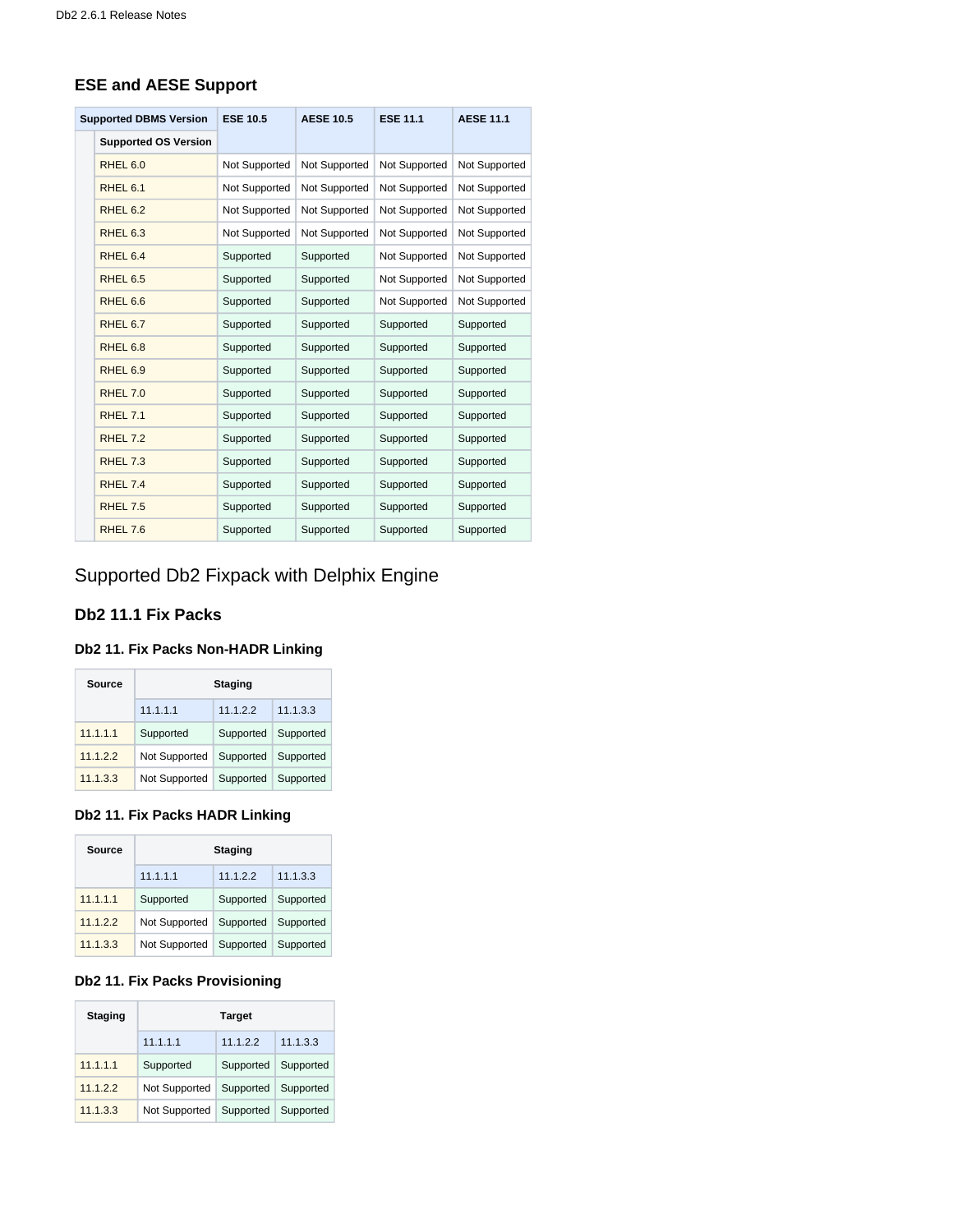#### **Db2 10.5 Fix Packs**

#### <span id="page-4-0"></span>**Db2 10.5 Fix Packs - NON HADR linking**

| Source   |           |           |           |           | <b>Staging</b> |           |           |           |           |  |
|----------|-----------|-----------|-----------|-----------|----------------|-----------|-----------|-----------|-----------|--|
|          | 10.5.0.1  | 10.5.0.2  | 10.5.0.3  | 10.5.0.4  | 10.5.0.5       | 10.5.0.6  | 10.5.0.7  | 10.5.0.8  | 10.5.0.9  |  |
| 10.5.0.1 | Supported | Supported | Supported | Supported | Supported      | Supported | Supported | Supported | Supported |  |
| 10.5.0.2 | Supported | Supported | Supported | Supported | Supported      | Supported | Supported | Supported | Supported |  |
| 10.5.0.3 | Supported | Supported | Supported | Supported | Supported      | Supported | Supported | Supported | Supported |  |
| 10.5.0.4 | Supported | Supported | Supported | Supported | Supported      | Supported | Supported | Supported | Supported |  |
| 10.5.0.5 | Supported | Supported | Supported | Supported | Supported      | Supported | Supported | Supported | Supported |  |
| 10.5.0.6 | Supported | Supported | Supported | Supported | Supported      | Supported | Supported | Supported | Supported |  |
| 10.5.0.7 | Supported | Supported | Supported | Supported | Supported      | Supported | Supported | Supported | Supported |  |
| 10.5.0.8 | Supported | Supported | Supported | Supported | Supported      | Supported | Supported | Supported | Supported |  |
| 10.5.0.9 | Supported | Supported | Supported | Supported | Supported      | Supported | Supported | Supported | Supported |  |

#### <span id="page-4-1"></span>**Db2 10.5 Fix Packs - HADR Linking**

| Source   |               |               |               |               | <b>Staging</b> |               |               |               |           |  |
|----------|---------------|---------------|---------------|---------------|----------------|---------------|---------------|---------------|-----------|--|
|          | 10.5.0.1      | 10.5.0.2      | 10.5.0.3      | 10.5.0.4      | 10.5.0.5       | 10.5.0.6      | 10.5.0.7      | 10.5.0.8      | 10.5.0.9  |  |
| 10.5.0.1 | Supported     | Not Supported | Not Supported | Not Supported | Not Supported  | Supported     | Supported     | Supported     | Supported |  |
| 10.5.0.2 | Not Supported | Supported     | Not Supported | Not Supported | Supported      | Supported     | Supported     | Supported     | Supported |  |
| 10.5.0.3 | Not Supported | Not Supported | Supported     | Supported     | Supported      | Supported     | Supported     | Supported     | Supported |  |
| 10.5.0.4 | Not Supported | Not Supported | Not Supported | Supported     | Not Supported  | Supported     | Supported     | Supported     | Supported |  |
| 10.5.0.5 | Not Supported | Not Supported | Not Supported | Not Supported | Supported      | Not Supported | Supported     | Supported     | Supported |  |
| 10.5.0.6 | Not Supported | Not Supported | Not Supported | Not Supported | Not Supported  | Supported     | Supported     | Supported     | Supported |  |
| 10.5.0.7 | Not Supported | Not Supported | Not Supported | Not Supported | Not Supported  | Not Supported | Supported     | Supported     | Supported |  |
| 10.5.0.8 | Not Supported | Not Supported | Not Supported | Not Supported | Not Supported  | Not Supported | Not Supported | Supported     | Supported |  |
| 10.5.0.9 | Not Supported | Not Supported | Not Supported | Not Supported | Not Supported  | Not Supported | Not Supported | Not Supported | Supported |  |

#### <span id="page-4-2"></span>**Db2 10.5 Fick Packs HADR-NON HADR Provision**

| <b>Staging</b> |           |           |           |           | <b>Target</b> |                     |           |           |           |  |
|----------------|-----------|-----------|-----------|-----------|---------------|---------------------|-----------|-----------|-----------|--|
|                | 10.5.0.1  | 10.5.0.2  | 10.5.0.3  | 10.5.0.4  | 10.5.0.5      | 10.5.0.6            | 10.5.0.7  | 10.5.0.8  | 10.5.0.9  |  |
| 10.5.0.1       | Supported | Supported | Supported | Supported | Supported     | Supported           | Supported | Supported | Supported |  |
| 10.5.0.2       | Supported | Supported | Supported | Supported | Supported     | Supported           | Supported | Supported | Supported |  |
| 10.5.0.3       | Supported | Supported | Supported | Supported | Supported     | Supported           | Supported | Supported | Supported |  |
| 10.5.0.4       | Supported | Supported | Supported | Supported | Supported     | Supported           | Supported | Supported | Supported |  |
| 10.5.0.5       | Supported | Supported | Supported | Supported | Supported     | Supported           | Supported | Supported | Supported |  |
| 10.5.0.6       | Supported | Supported | Supported | Supported | Supported     | Supported           | Supported | Supported | Supported |  |
| 10.5.0.7       | Supported | Supported | Supported | Supported | Supported     | Supported           | Supported | Supported | Supported |  |
| 10.5.0.8       | Supported | Supported | Supported | Supported | Supported     | Supported           | Supported | Supported | Supported |  |
| 10.5.0.9       | Supported | Supported | Supported | Supported |               | Supported Supported | Supported | Supported | Supported |  |

# <span id="page-4-3"></span>Advanced Interactive eXecutive (AIX)

|                               |                             | <b>ESE 10.5</b> | <b>AESE 10.5</b>     | <b>ESE 11.1</b> | <b>AESE 11.1</b> |
|-------------------------------|-----------------------------|-----------------|----------------------|-----------------|------------------|
| <b>Supported DBMS Version</b> |                             |                 |                      |                 |                  |
|                               | <b>Supported OS Version</b> |                 |                      |                 |                  |
|                               | AIX 6.1                     | Not Supported   | <b>Not Supported</b> | N/A             | N/A              |
|                               | <b>AIX 7.1</b>              | Supported       | Supported            | Supported       | Supported        |
|                               | <b>AIX 7.2</b>              | Supported       | Supported            | Supported       | Supported        |

# <span id="page-4-4"></span>Plugin/Delphix Engine Compatibility